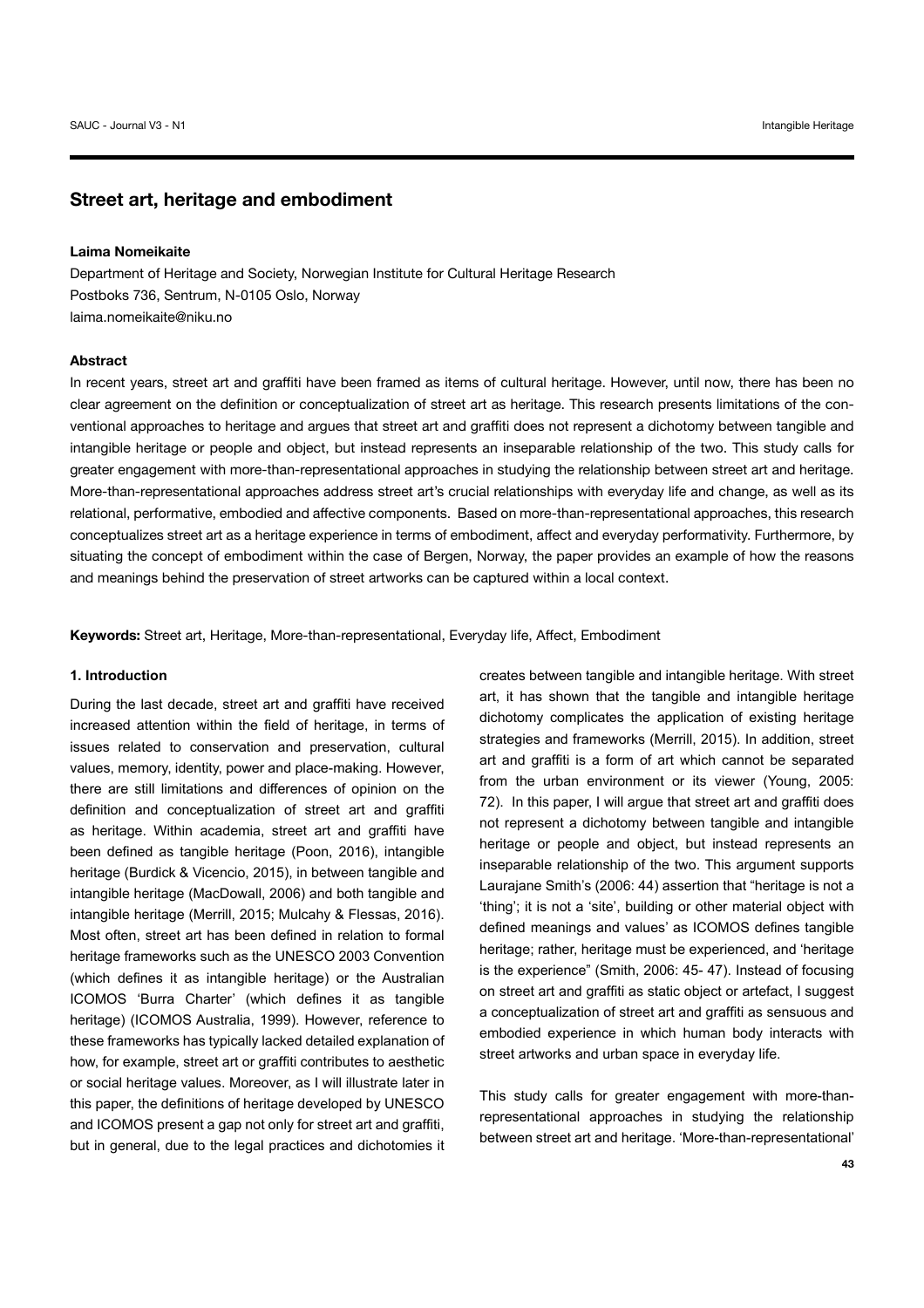stems from non-representational theory (Thrift, 2008). However, Lorimer (2005) prefers to use the term 'more-thanrepresentational' in order to avoid reductionist approaches that are 'against the representational' - acknowledging that both approaches are needed. In recent years, scholars have called for further attention to more-than-representational approaches in the field of heritage studies (Byrne, 2009; Crouch, 2000, 2010; Haldrup & Bœrenholdt, 2015; Lashua & Baker, 2016; Smith, 2006; Tolia-Kelly, Waterton & Watson, 2013; Waterton, 2014). A more-than representational approach to heritage stresses the importance of human interaction with heritage or the physical environment through embodied processes and practices emerging within relational, contingent and dynamic spaces in everyday life (Haldrup & Bœrenholdt, 2015). Relational, contingent and dynamic spaces refer to the shift "from static site or artefact to questions of engagement, experience and performance" (Waterton, 2014: 824). This approach focuses on the social and cultural doings of people with material objects, but it also focuses on what cultural work does to a human body. It focuses on the personal, emotional, social and embodied doing of heritage rather than its material representation. Street art and graffiti is beyond representational; it engages us, communicates with us, surprises us and makes us feel. It is experienced through the body, and any human activity  $$ for example 'visual' activity – occurs through/in the space, as "space is a bodily and sensorial interpretation of the world" (Samson, 2015: 294).

In the following section I will present the limitations of the conventional approaches to heritage and I will introduce the more-than-representational approaches to heritage. Next, drawing on more-than-representational theory, I will conceptualize street art as a heritage experience in terms of embodiment, affect and everyday performativity. Finally, by using the concept of "embodiment" and the case study of the preservation of street artworks by Argus in Bergen, Norway I will provide an example of how the meanings of preservation motives might be captured.

This research combines empirical and theoretical approaches. The theoretical approaches combine cultural and heritage studies and more-than-representational theory. Three exemplary cases are illustrative of the city of Bergen, Norway. I conducted semi-structured interviews with street artists from Bergen and a manager of the street art blog MotVeggen in Bergen. I also conducted unstructured-interviews with persons who passed by the artworks in the city space. All of the interviews were conducted during summer and autumn 2016. The interviews with the street artists provided me with information about their motives for selecting urban spaces, the meanings behind their paintings and their opinions on and recommendations for street artwork preservation and protection. I also used methods of observation. Observation allows a researcher (i.e., an observer) to experience reality by seeing, hearing and interacting with a place (Marshall & Rossman, 2011). Having lived in Bergen for the past 14 years. I have interacted with the Bergen environment and experienced the city's development of street art over this time.

# 2. From conventional to more-than-representational approaches to heritage

The restrictive definitions and concepts that frame heritage work convey defined boundaries between experts and community members, people and objects, present and past, and tangible and intangible heritage. These boundaries have encouraged heritage scholars to revise heritage concepts and practices (Fairclough, Harrison, Jameson, & Schofield, 2008; Kirshenblatt-Gimblett, 2004; Ruggles & Silverman, 2009; Smith, 2006; Smith & Akagawa, 2009; Walter, 2014). International conventions such as the UNESCO 2003 Convention for the Safeguarding of the Intangible Cultural Heritage and Australia's ICOMOS 1999 Charter for the Conservation of Places of Cultural Significance (the Burra Charter) have been criticized for their divisions of intangible and tangible heritage (Bakka, 2015; Kaufman, 2013; Kirshenblatt-Gimblett, 2004; Smith, 2006). Kirshenblatt-Gimblett (2004: 53) expresses the view that the UNESCO convention fails to link the safeguarding of intangible heritage with the protection of a place. She claims that the convention does not ensure a holistic approach to culture, wherein the tangible and intangible are interconnected: "whereas like tangible heritage, intangible heritage is culture, like natural heritage, it is alive. The task, then is to sustain the whole system as a living entity and not just to collect 'intangible artefacts" (2004: 53). Smith (2015) asserts that international conventions emphasize the preservation of material things, and in so doing, marginalize the practices and beliefs of source communities. The UNESCO World Heritage listings are chosen and authorized by a select group of experts, who promote particular heritage sites over others (Smith, 2015: 134). The convention includes a broad range of measurements that require an expert's knowledge to ensure the viability of intangible cultural heritage.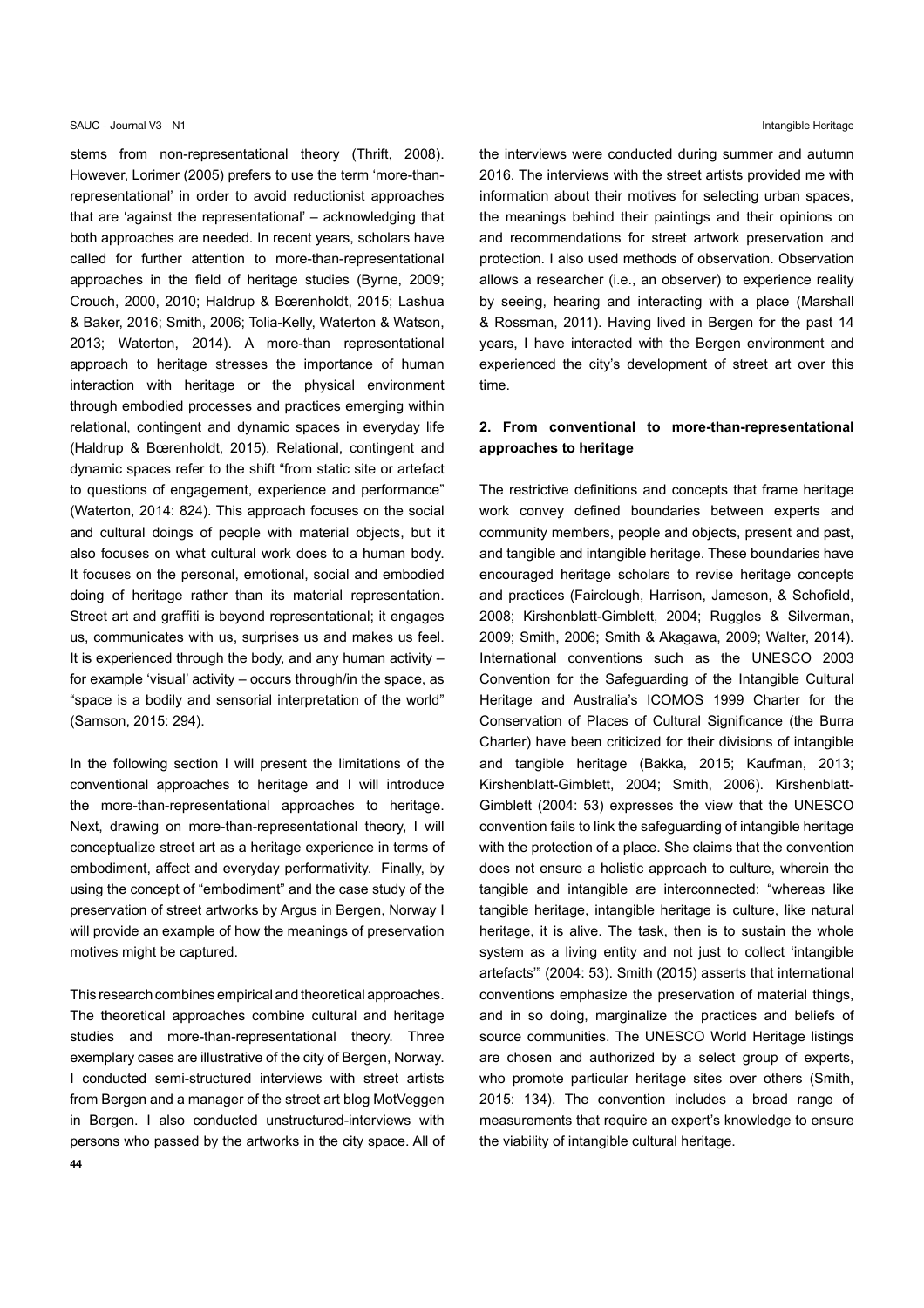'Safeguarding' means measures aimed at ensuring the viability of the intangible cultural heritage, including the identification, documentation, research, preservation, protection, promotion, enhancement, transmission, particularly through formal and non-formal education, as well as the revitalization of the various aspects of such heritage. (UNESCO, 2003, Article 2.3)

Egil Bakke (2015: 138) notes that safeguarding is at the core of the 2003 convention: continuing to make traditional boats, continuing to sing, continuing to dance and so forth. However, he explains that it is doubtful that practices  $-$  or intangible heritage - can be safeguarded and legitimized by experts, because they "do not contribute to the continuation of the practice among the tradition bearers, [...] only practitioners can keep practices going" (2015: 156). The continuing practice, he asserts, can only be done "as part of everyday life; it can be individuals or groups practicing their skills, often highly developed, in their leisure time, or as part of their livelihood" (2015: 138).

The ICOMOS Burra Charter reflects the idea of heritage as 'frozen in time', in terms of the objects and values that are ascribed to it. The charter defines objects as consisting of non-renewable fabric and values (Poulios, 2013: 172). Heritage values are mutable and highly influenced by societal change; they evolve over time (De la Torre, 2013). Yet the charter focuses on the preservation of material fabric and the values that are ascribed to it. Araoz (2011: 58, 59) argues that all heritage values are intangible and can neither be protected nor preserved nor ascribed; permanent freezing of values is impossible, and indeed "heritage professionals have never really protected or preserved values."

The limitations of representational theory are grounded in the theory's dependence on value-based systems, objectification of the gaze, heritage as framed or fixed and linguistic-based structures of meaning making. Critics have called attention to more-than-representational approaches in the field of heritage studies (Byrne, 2009; Lashua & Baker, 2016; Tolia-Kelly, Waterton, & Watson, 2017; Waterton, 2014; Waterton & Watson, 2013). More-than-representational theory stems from non-representational theory (Thrift, 2008). However, Lorimer prefers to use the term 'more-than-representational'. as 'more-than' facilitates research into "multifarious, open encounters in the realm of practice that matter most" (Lorimer, 2005: 83). More-than-representative theory moves away from representations or "the established academic habit of

#### Intangible Heritage

striving to uncover meanings and values that apparently await our discovery, interpretation, judgment and ultimate representation" (Lorimer, 2005: 84). Instead, it refers to "what people or things do and thus squarely engages with practices" (Müller, 2015: 3), and seeks "better to cope with our self-evidently more-than-human, more-than-textual, multisensual worlds" (Lorimer, 2005: 83). It does not neglect representations, but merely emphasizes that "practices, affects, things, technologies - [are] intertwined with the production of meaning" (Müller, 2015: 3). In more detail, it is concerned with:

How life takes shape and gains expression in shared experiences, everyday routines, fleeting encounters, embodied movements, precognitive triggers, practical skills, affective intensities, enduring urges, unexceptional interactions and sensuous dispositions (Lorimer, 2005: 84).

Heritage studies have attempted to define and understand heritage through notions of affect, performativity and everyday practice. The turn towards 'practice' in heritage studies emphasizes the ways in which people interact routinely at heritage sites, landscapes and museum spaces in everyday life (Auclair, 2015; Crouch, 2010; Edensor, 2005; Haldrup

& Bœrenholdt, 2015; Schofield, 2009; Wylie, 2005). Wylie (2005) uses coast walking and writing as a tool to capture embodied experience with the coastal landscape, presenting that landscape is not only visual, but resonating with a range of sensory experiences such as smells, touch, sounds and aural. For Wylie, landscape is lived and practiced, which is never fixed or static, but always in the making.

The affective turn in heritage studies recognizes spaces of heritage as agents of persons' experiences, practical skills, emotions, memories, embodied movements and performances (Harrison, 2013; Tolia-Kelly et al., 2017; Waterton, 2014). Spaces of heritage connect humans with their physical environment, "as with the train station, the shopping centre, the prison and so forth  $-$  that garner the affective and emotive values that shape the possibilities for our bodily movements and capacities" (Waterton, 2014: 824). Such spaces refer to the shift "from static site or artefact to questions of engagement, experience and performance" (Waterton, 2014: 824). This perspective acknowledges Laurajane Smith's definition: "all heritage is intangible not only because of the values we give to heritage, but because of the cultural work that heritage does in any society" (Smith & Akagawa, 2009; 6). Heritage is always changing and alive.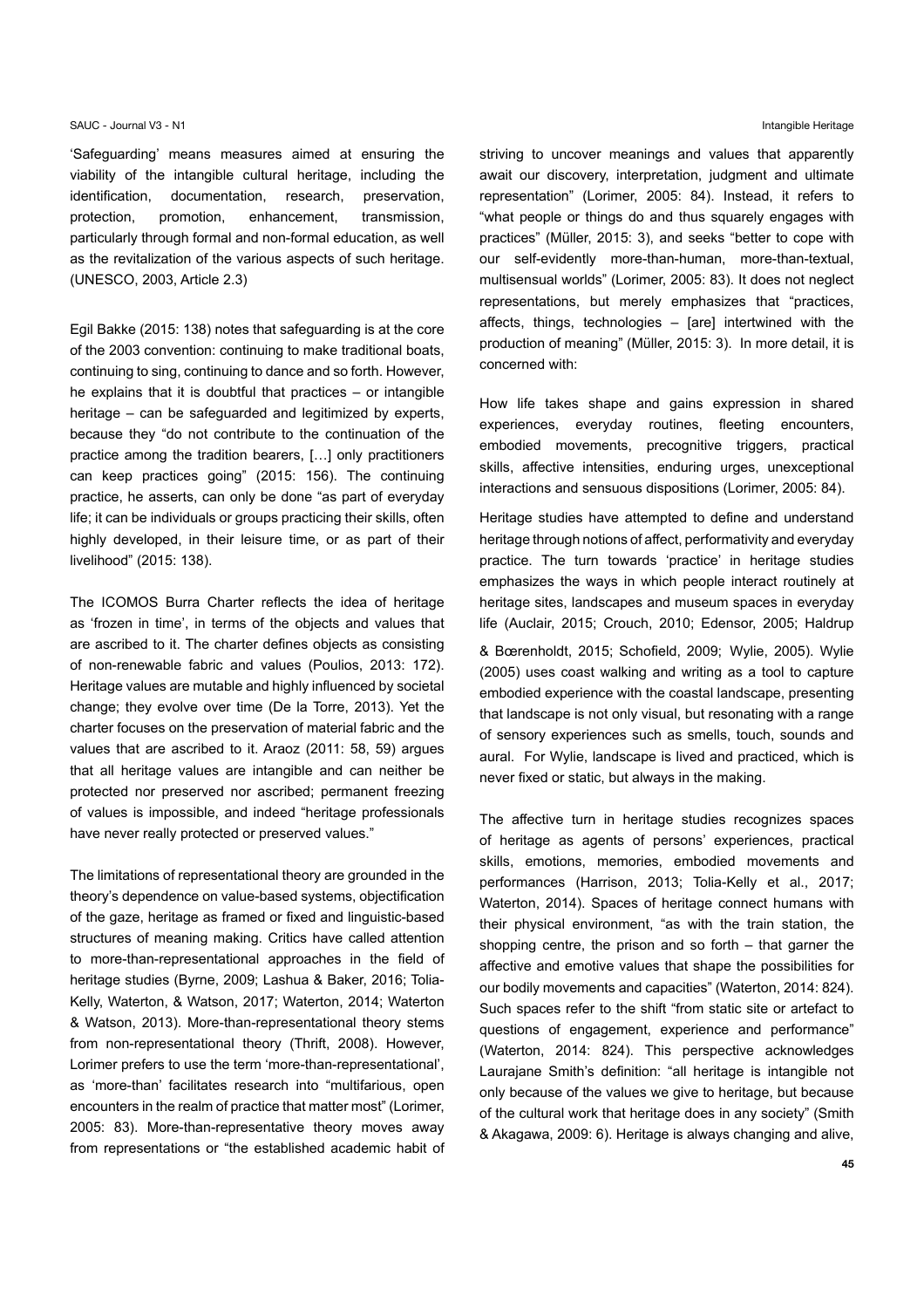whatever the material forms it takes (buildings, artworks, and landscapes) has liveliness, it performs on the viewer and social, as well as it is constructed by the social (Crouch, 2001, 2010; Haldrup & Bœrenholdt, 2015). The spaces of heritage are interconnected between the present and the past, as 'they will always be in a process of becoming ... it will never be a fixed or entirely anticipated way' (as quoted in Waterton 2014: 828).

This focus on emotion, feeling and sensation is often ignored by the conventional understanding of heritage. Byrne (2009) argues that local peoples' affective responses to heritage sites works against formal heritage frameworks, as such frameworks do not engage in an understanding of the human experiences and feelings that are attached to these sites. The affective turn seeks to understand the emotional nature of peoples' interactions with historical environments (Schorch, 2014). The concepts of emotion, feeling and affect serve to understand visitors' embodied experiences, or what is felt at heritage sites and museums. For example, it focuses on understanding painful or 'difficult' historical events (Logan and Reeves 2009). Emotion is also used to analyze the everyday museum experience or the interpersonal relationships within community engagement settings (Munro, 2014).

### 3. Embodiment, street art and everyday heritage

Non-representational theory (Thrift, 2008) conceptualizes the body as "sensuous, sensitive, agentive and expressive in relation to the world, knowing and innovating amongst context and representations that become refigured in practice" (Crouch, 2001: 62). Everyday practice describes the routine ways in which people interact in everyday life  $$ the ways in which they bodily and sensorially interact with the material world (art objects or physical environments) and how the material world is agential to action, itself. Such practice can involve a range of activities, such as walking, singing, dancing, painting, photographing and so forth. Performative everyday practice involves sensorial, emotional and embodied interaction with the material world. Performativity is what take place, for example, "in-between the work of art and its participant" (Samson, 2015: 293). Furthermore, performativity emphasizes the transitional and transformative process wherein "the everyday and the commonplace, events and occurrences shape our lives and social practices and give our lives pattern and meaning" (Schofield, 2009: 96). People construct meanings and feelings about physical environment through their everyday practices. De Certeau (2010: 883)

explains that practices such as walking provide people with various means of producing a place "walking constitutes a paradigmatic illustration of the force of practice and its role in the ongoing (re)production of place." Furthermore, he explains that place making through walking is facilitated by the relational experience of the thinking, feeling body/ subject who registers the surrounding environment (De Certeau, 1984). Place within the more-than representational approach is not physically bounded or plotted on a map, but rather, "place always conjures the lived, felt, and relational experience of a thinking, feeling body/subject" (Duff, 2010: 885).

Furthermore, non-representational theory is concerned with the affective capacities of the body. Affects relate to the body's capacity to affect and be affected by other bodies. Affect can refer to "an array of feeling states characteristic of everyday life, with its constant shift in mood and emotional resonance" (Thrift, 2004: 59; in Duff, 2010: 884). These states constitute the emotional states of lived experiences: negative experiences can lead to negative emotional projections such as anger, frustration, disgust and outrage, while positive experiences can lead to delight, joy, gratitude and hope. Each of these emotional states corresponds with a specific feeling state (Duff, 2010: 884). Feelings are ongoing reflections and associations to for example an emotion or about valuing, meaning or attitudes (ibid).

In Spinozist and Deleuzian philosophy, bodies are not only human bodies, but also the bodies of buildings and objects the fabric and form of the city (Samson, 2015: 318). Kristine Samson (2015: 318) explains that the materiality of urban space, the human body and our perceptions simultaneously and constantly affect one another. Samson (2015: 318) describes that "affect between bodies could be understood as dynamic relations, for instance, the human social body and the urban environment, its design and architecture." Simmon O'Sullivan (2013), in his book chapter 'The aesthetics of affect: Thinking art beyond representation', examines art through the aesthetics of affect. Following Spinoza, O'Sullivan defines affect "as the effect another body, an art object, for example, has upon my own body and my body's duration" (2013: 11). Art is an experience - a body register; it opens a path to feeling and seeing the world differently (ibid).

Halsey and Young (2006: 296) stress that street art and graffiti is more than visual, instead it is embodied or inherently haptic – "that for particular kinds of bodies a surface is never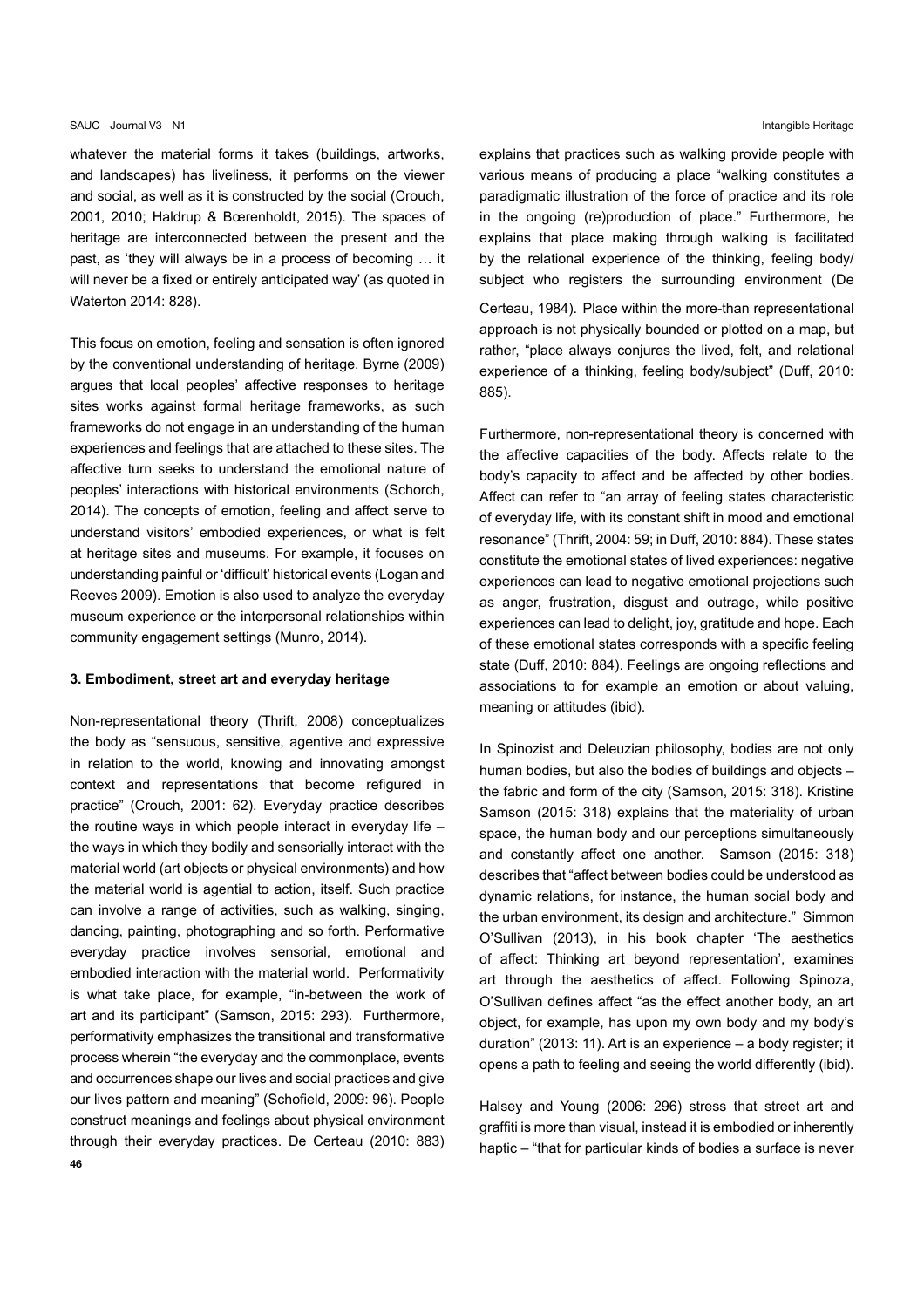just 'looked upon' so much as it is felt or lived." They assert that we perceive and experience the space of street artworks and the urban environment with all the senses (aural, visual,

haptic, physical, visual, touch). Street art is experienced in the space between the human body and the artwork. It ruptures people's sensory experiences as they pass through public space in ordinary life. Further, it is an art form that is profoundly different from art in galleries. Street art is part of the cityscape, with the viewer and object inseparable: "street art is being written on the skin of the city" (Young, 2005: 73). The experience of street art comprises a broad range of senses, movements of cars and people, and city tastes, smells and sounds. Street art and the viewer create instant meanings through engagement and everyday spatial production for instance, through a passerby's physical and sensory engagement with the street artwork and urban environment. Street art is performative in the sense that it grasps the flow of everyday life: "in rhyming the rhythms of the landscape and the body, meaning and reality are constituted in performance" (Bolt, 2010: 171). People construct meanings and feelings about a street artwork or physical environment through their everyday practices of walking, writing, sensing, painting, seeing, and so forth.

Hanauer's (2004) study shows that graffiti writing can have embodied personal psychological content. He documented the use of graffiti as a mourning ritual following the assassination of the Israeli Prime Minister Yitzhak in Tel Aviv. Here, graffiti transformed a site into a living object and functioned as a response to national trauma and an act of participatory and personal mourning. Furthermore, Hanauer explained that graffiti played an important therapeutic role for the people who were affected by this traumatic event; it allowed for verbal and visual responses, it embodied personal feelings and beliefs and it enabled meaning to be drawn from the trauma. Diane Walle (2014), in her analysis of group therapy, concluded that image making and an image, itself, can be performative by enabling suppressed feelings to be expressed and "here-and-now" emotional experiences to be accessed; further, art objects can contain powerful emotions.

In street art, affect between bodies could refer to the dynamic relationship between an artwork and the community, the materiality of the urban space and peoples' "perceptions." The meanings, feelings and affective qualities that are attached to a particular street artwork might be unknown until it is removed. Thrift (2008: 61) claims that "the particular nature of individual affects and their provenance may be unclear -

even unconscious." Removal of an artwork can reveal the meanings and feelings that are attached to the artwork or its place. I will explain this in more detail through the example of the removal of the Argus street artwork What Do You See in the Møhlenpris neighbourhood of Bergen, Norway.

In summer 2014, a municipality worker painted over the artwork. The piece was not removed intentionally; rather, the worker was carrying out his regular job of repairing the wall, unaware of the significance of the painting for the neighborhood. The day after the removal, a member of the community sent a complaint to the local news channel, NRK. NRK conducted interviews at the spot at which the painting had been located. Emotional reactions to the painting's removal were described and aired on the local news channel NRK Hordaland (4 August 2014):

I was totally upset. It was so great! (Møhlenpris resident)

I saw through the window at work that they were cleaning the wall, and thought "God dammit" (Møhlenpris resident)

The municipal leader of the Sports Service expressed that the municipality had not known that the painting had been removed:

Here is simply someone who was told to fix the wall, and did so. But the result was, as we see, not very good. [...] I understand heartily that residents miss it. This was the signature of the area as well.

Two days later, Argus repainted What Do You See, and this resulted in much happiness in the community. Local reactions were again broadcast by NRK Hordaland (19 August 2014): I was so happy when I saw it. There are many in this area who care about this street artwork. (Worker in the neighborhood)

Oh, is it back now? That's great! (Old woman from the neighborhood)

The removal of What Do You See led the municipality and community to consider the affective qualities of the street artwork. The community expressed negative emotions when the artwork was removed and positive emotions when it was repainted. Thus, the removal led to an evaluation of the importance of the street artwork to the neighborhood, and it unfolded the community's understanding of the shared collective space/place.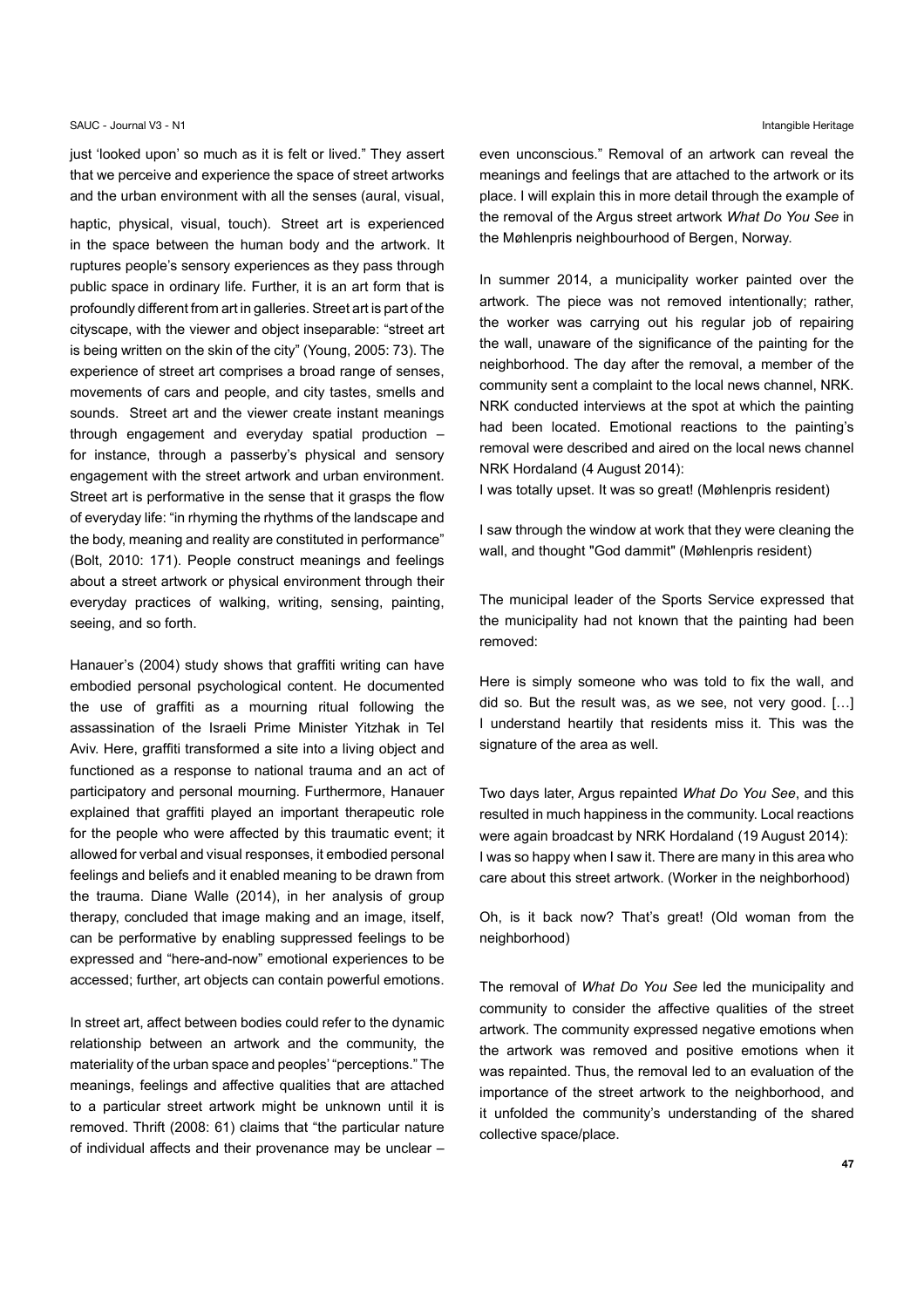Intangible Heritage



Fig. 1. Argus "Otto" stencil. Source: Permission obtained from Walter Wehus/ Motveggen.com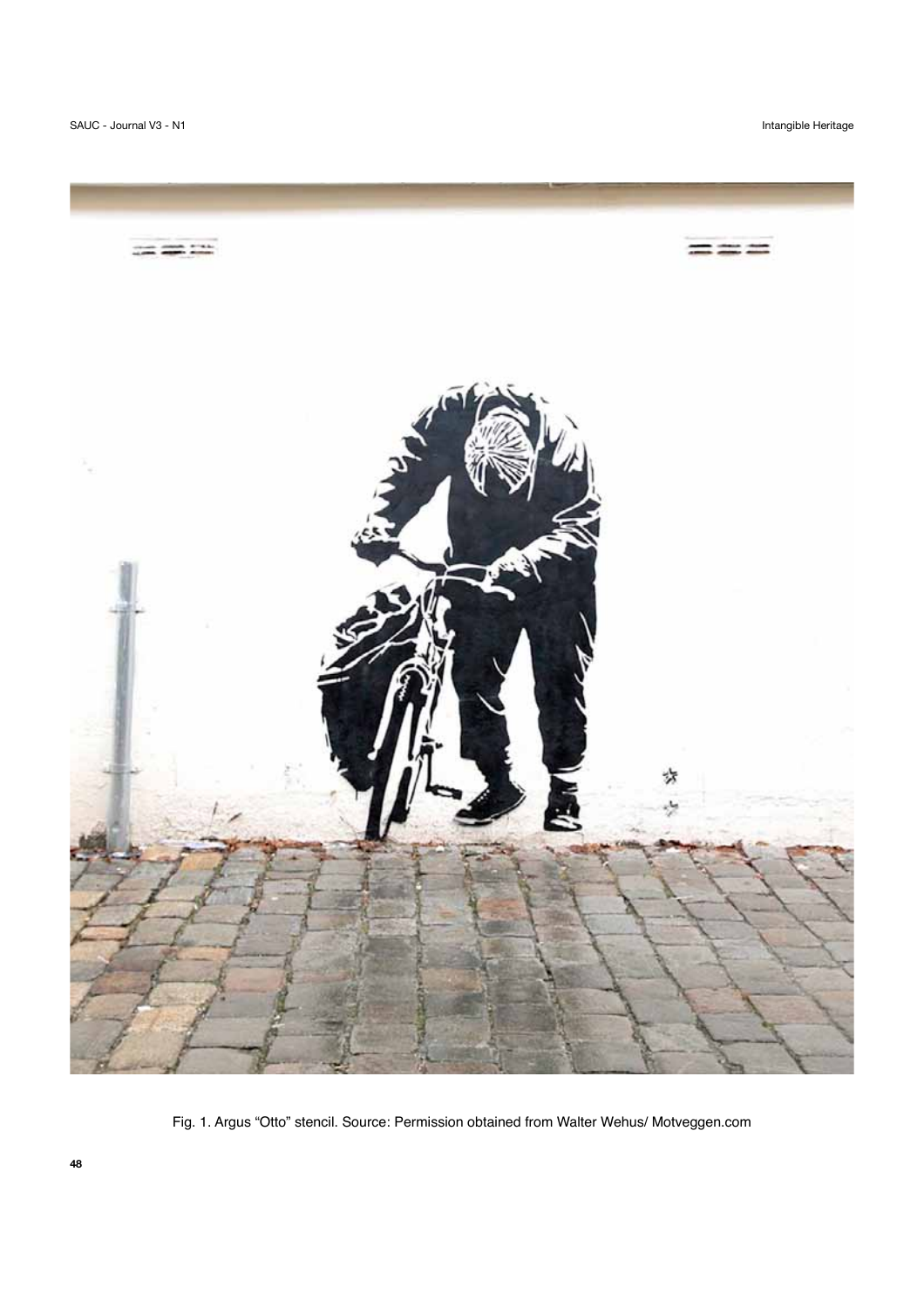The removal of an artwork can lead to a realization of the specific experiences or experiential connections the work previously triggered; for example, "you notice new colors, discern details previously ignored, hear extraordinary sounds, as familiar landscapes of sense sharpen and intensity" (Bennett, 2001: 5). Furthermore, the removal of artworks can create atmospheric experiences that are "affective, characterized by intensities of feelings that are co-constituted by people and their spatial and material environment" (Hillary & Sumartojo, 2014: 202). Hillary and Sumartojo illustrate that the 'urgent ephemerality' created by the erasure of street art and graffiti and the new art installation of Adrian Doyle's Empty Nursery Blue in Rutledge Lane in Melbourne led to an affective atmosphere. This atmosphere, in turn, led to a realization of the embodied relationship between street art and various publics, and the sense of meaning and belonging to the place. Through an atmospheric experience, the role of street art was considered, as was the community's relationship to the site and the community's internal relationships.

# 4. Embodiment and the meaning of the preservation of Argus street artworks in Bergen

In recent years, Bergen has developed into a street art destination attracting international and national artists and audiences. Although the city of Bergen has begun to open more doors for street art, graffiti is not yet widely accepted by the public, and remains the old enemy - society's apparatus for control (Grasdal, 2015). The uncommissioned images of both street art and graffiti are still under the authority of the state or city, and this often leads to their spontaneous removal. In what follows, I will examine the exceptional case of the preservation of Argus's Otto and Smiley stencil artworks.

Argus's Otto and Smiley street artworks were preserved with Plexiglas not long after they appeared on street walls. The impetus for preserving Argus's Otto came from the private owner in 2014, and the faculty of Social Sciences at the University of Bergen called for the preservation of Smiley in 2015. The day after Smiley was tagged over, the local newspaper Bergens Tidende published an article titled "Smiley has been Cleaned"; in the article, the tagging was described with the statement "zero respect" (Bergens Tidende, 18 September 2015). Walter Wehus (Bergens Tidende, 5 July, 2015) expressed that the University of Bergen was usually very quick to remove street artworks, but not this time: after the tagging incident, the university secured the artwork with Plexiglas. The question could be raised: Why were these street artworks preserved? What were the heritage values concerning preservation of these artworks?

Otto and Smiley are perceived as city symbols of Bergen. Argus painted Smiley in 2015, and Otto was painted in 2014. Otto Fredrik Wollertsen (Otto) and Tore Syvert Moen (Smiley) were called the "best known Bergen characters" and "city originals." They both recently passed away. When I asked Argus about the meaning of these characters for Bergen, he explained:

They signify the outsiders, the ones who do not design their own environments but still are the ones who are most affected by it. The conscience of society. The outcasts, the pariahs. The ones we all know about, but whom no one knows. The ones who make up the fabric of the city and make it a richer place. (Personal communication, 14 June 2016)

But why are these characters significant for Bergen? How have we come to know them, without knowing?

## 4.1 Affective bodies

The human subjects of Otto (Fig. 1) and Smiley (Fig. 2) can be compared to actors on a stage. With a distinct form of dress, bodily gesture and style they were noticeable persons in the Bergen city centre. Their particular style and expressiveness were described as follows:

Otto – the old man and his bike, a familiar sight in the city. Otto never riding the bike, just shambling around, or seated on a small box on the pavement, playing the harmonica on occasions. One of the rare characters whom I believe everybody looks upon with great sympathy. (Argus, argusgate.wordpress.com)

Smiley was described in the following way:

Long overcoat, big beard and roll between his fingers. Every day Tore Syvert Moen (Smiley) passed thousands of people in Bergen. In decade after decade he was an early bird in the city center of Bergen asking for cigarettes and money with the repetitive question "Do you have a krone for me?" (Kiersti Miør. Bergens Tidende. 15 July 2015)

Smiley and Otto's routinized and embodied movements affected the Bergen city environment. They created an emotional meaning or experience through the bodily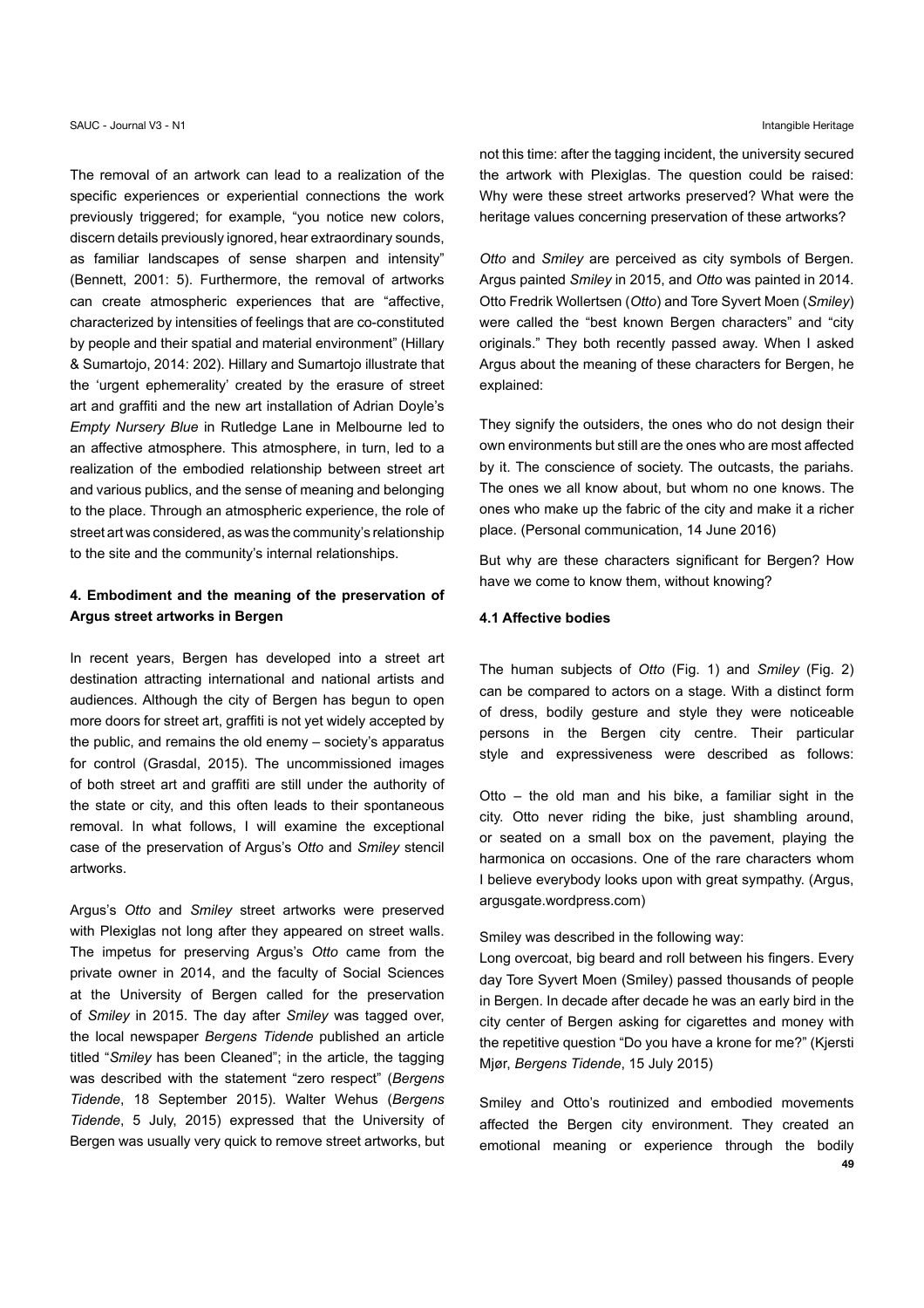

Fig. 2. Argus "Smiley" stencil. Source: Permission obtained from Argus/argusgate.wordpress.com.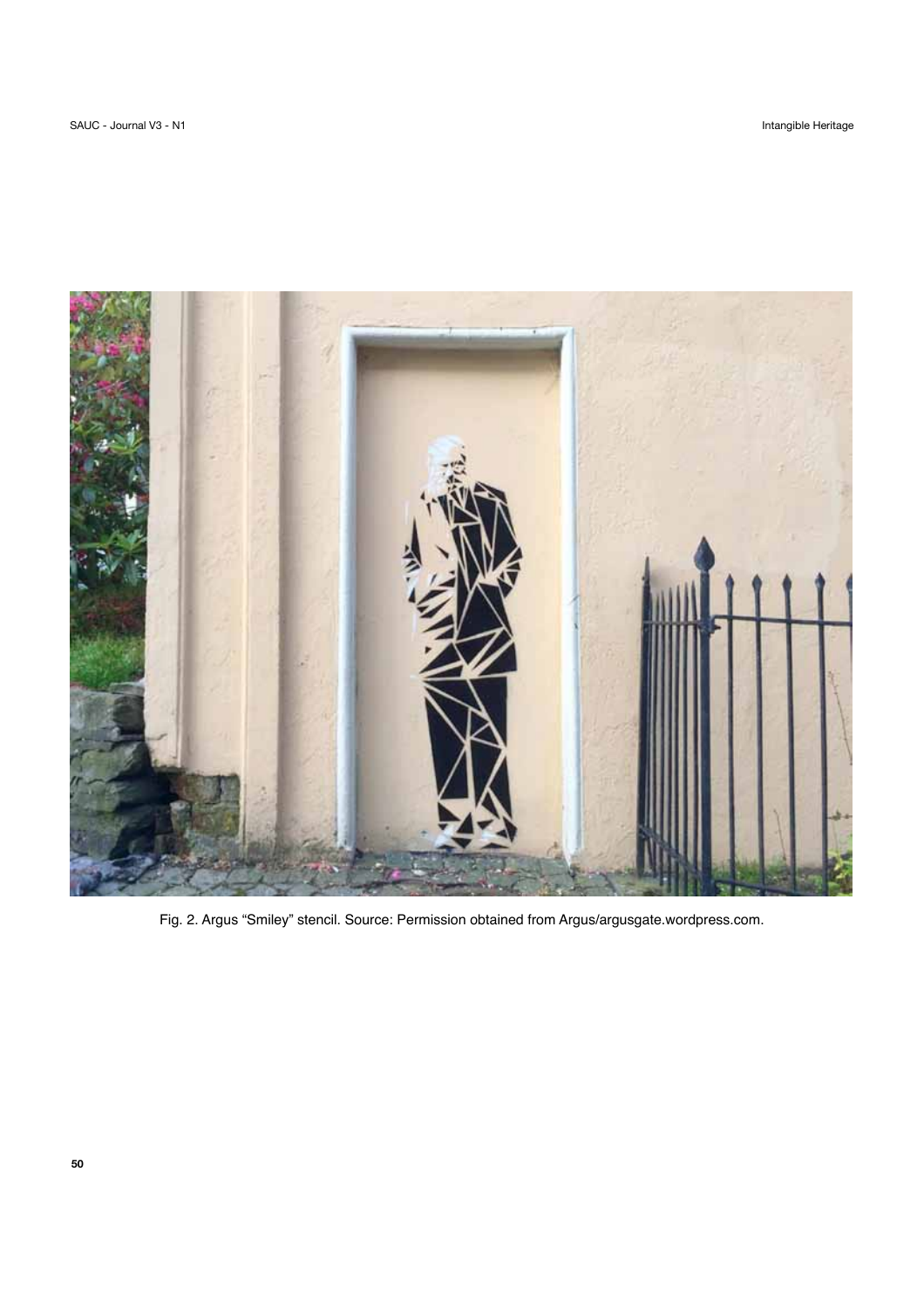experience that is inherent in the expressive space of their body movements in smell, look, sound and gestures. Emotional experience is relational; for example, between the city of Bergen and Smiley and Otto. It is "an affective space, which is the space in which we are emotionally in touch  $$ open to the world and its 'affect' on us" (Simonsen, 2013, 17). They were like street art paintings - shaping an urban environment, reacting with their bodies and with other bodies and eliciting emotional affect, both positive and negative:

Right back where I remember him. His stare always made me feel a little uneasy, like if he knew a secret I was hiding from myself. This caused some introspection on my behalf, and just those encounters are vital to the civilizing effect of public space (Argus, argusgate.wordpress.com)

Smiley has also been part of the city for me, I remember him first from my high school time. I have always been a little afraid of him, and I have noticed that he is dirty. (Personal communication with Lene. 15 September 2016)

I wonder if Otto had a backache. I thought about the stairs at the Cafe Opera where he ate soup there 'everyday' (Personal interview with Iselin, 3 October 2016)

Their affective bodies – their strong smell and expressive looks - made passersby stop, spell out, took over and transfixed their thoughts and senses. When I myself met Smiley in the streets, his body affected me and my thoughts were transfixed: sometimes I thought about his personal story, which I once heard about; sometimes I felt badly that I did not give him money and sometimes I felt sad or surprised.

Otto and Smiley created instant meanings and everyday spatial production by walking and bodily and sensuously engaging with the Bergen environment. They shaped the everyday life of the city and their expressive space of body movements "engages in and emerges from 'affective dialogical practices [...] born in and out of joint action" (Thrift 1997: 128). Their repetitive practices, such as walking in the same tracks, and dressing in the same style, enabled the community to generate knowledge about them. They were part of the city, as evidenced by quotations from the public: "Smiley' was one of the most known faces in Bergen" (Marie, Skarpaas Karlsen, 18 September 2015, Bergensavisen) and "many appreciated Smiley" (Siri Meyer, 18 September 2015, På Høvden).

In a Bergens Tidende article titled "Diversity Blessing" (18 December 2008), Ole Hamre expressed that Otto is an identity object for Bergen through his everyday practice in time and space:

If one asks himself what living individual represents most of the Bergen population's sense of identity, I think it is the 80-year-old Otto. Otto Fredrik Wollertsen has had the street as his home for most of his adult life. Through his daily hunched wanderings through the city streets for decades, by bike, cassette player and harmonica, he has become a part of Bergen's soul. And through his choice of existence, he has seen the world from a standpoint that almost no one else knows.

Perhaps Otto and Smiley became part of the place because they were locals, originally from Bergen. However, they also represented "otherness." Kirsten Simonsen (2013: 12) describes "otherness" as "bodily and social experiences of restrictions, uncertainty and blockage." Smiley and Otto's lifestyle can be related to Lefebvre's (1996) concept of the 'right to the city' - they are also very close to the essence of the philosophy of street art. Andrzei Zieleniec (2016: 10-11) asserts that graffiti and street art can be understood as an "expression or embodiment of Lefevre's cry and demand for the 'right to the city', the right to appropriate, appreciate, know and use its spaces and places (...) a free art or politics which challenges the normal, banal, functionalized and increasingly commodified and privatized space". Smiley and Otto presented 'the right to the city' in the way that they challenged the legal, commodified space and functional space; they managed urban space for themselves, beyond the state, capitalism and consumer society. For them the streets were their living space where they could move and live freely. Although Otto and Smiley symbolize free expression of the choice to live on the streets of Bergen, Argus's street artworks of these persons are now framed with Plexiglas. Walter Wehus comments: "It's great that Otto and Smiley who are associated with cityscape of Bergen get a place on the wall but Plexiglas goes beyond the meaning of

Scholars have identified that tangible preservation techniques (such as covering an artwork with Plexiglas or Perspex) are harmful to street art or graffiti because those techniques stimulate cultural privatization, encourage vandalism, and break the ongoing dynamic relationship between the

these characters" (personal communication, 8 June 2016).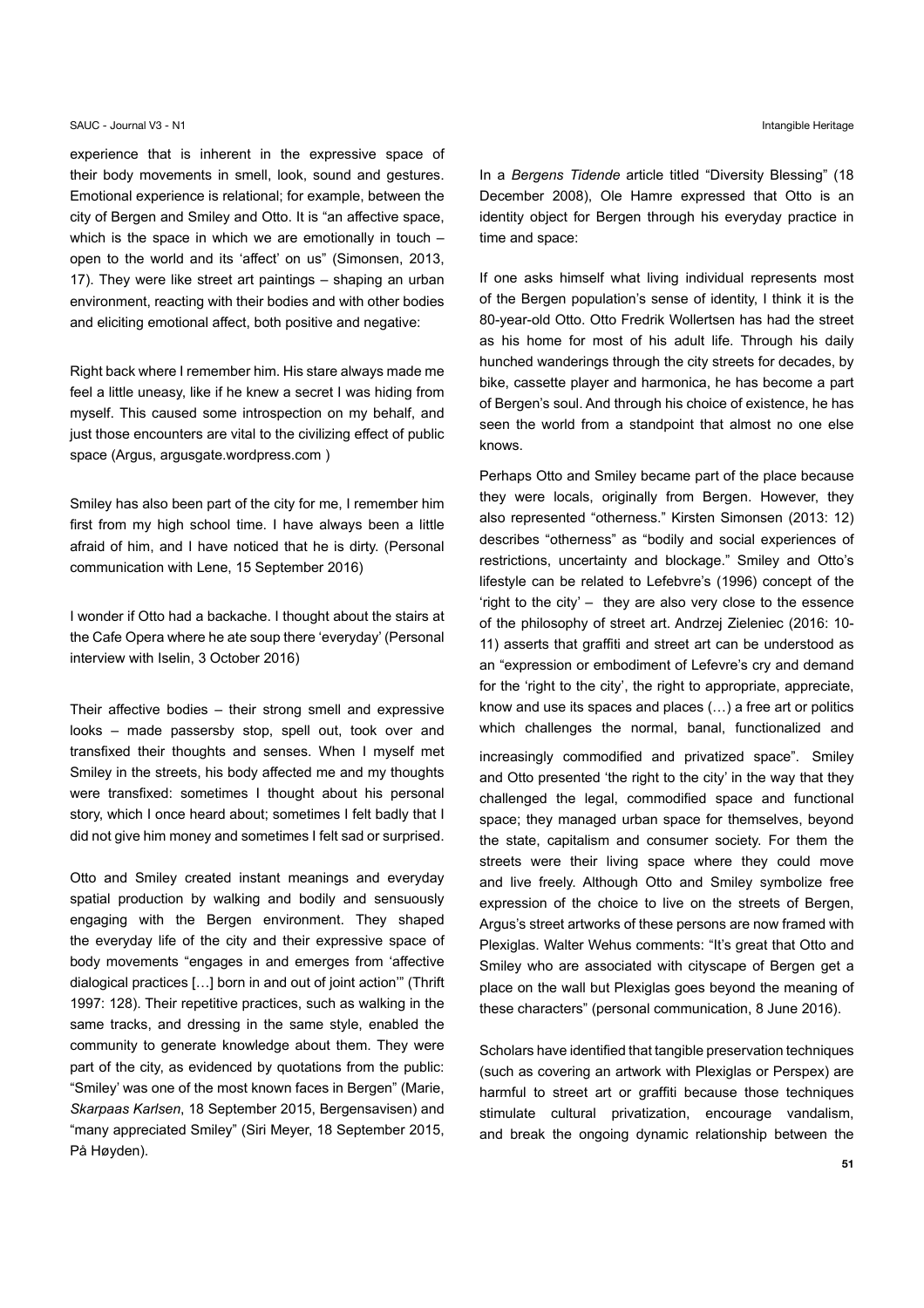artwork and the community (Hansen, 2016; Hansen & Flynn, 2015; Young, 2013). Uncommissioned street art and graffiti has traditionally fought for the urban commons and been intentionally accessible. Framing street artworks deprives citizens of the right to experience them (in the public space and ephemerally) in daily life and the broader right to engage with the city; it stimulates the privatization and commodification of culture, which uncommissioned street art and graffiti nature is against.

# 5. Conclusion

This paper has suggested that street art could be conceptualized as a heritage experience in relation to embodiment, affect and everyday performative practice. I have argued that street art and graffiti does not represent a dichotomy between tangible and intangible or people and object, but instead represents an inseparable relationship. Street art and graffiti coexists between cultural and sociomaterials in everyday life; to ignore this is to ignore the function of street art. Street art is temporary and changeable by nature. But its temporal nature is not necessarily negative, and not all street artworks should be preserved. Photography, video, websites and other forms of communication can be used to document street art. On the other hand, Peter Bengtsen (2016: 427) points out that street art "works only in a certain context, when this context is lacking, the artwork is nothing." A street artwork might have a strong link to a particular public space; for example, it might contain a particular message that cannot be applied to another location. The notions of embodiment, affect and everyday practice might provide a framework for identifying which street artworks function within the context of a community. I have illustrated that the Otto, Smiley and What Do You See street artworks have a local base; they are embodied within particular locations, each with exceptional significance for Bergen. The removal of street art can be a source for the realization of specific experiences or experiential connections to a place. It also has the potential to transform the individual and the place by introducing new qualities into the environment. The removal of street art can also alter the dynamic relation between the community and the street artwork. A lack of knowledge about this dynamic relationship between the physical context and the community can lead to a street artwork being removed, and, with it, the experiential, emotional and sensory values from everyday life that it offers. More-than-representational theory can help us to understand and to study the embodied relationships between street art cultures and various publics, and the sense of meaning and belonging involved. It can also

serve to decode the embodied meanings of a street artwork and its relationship with the local community and the physical environment.

#### Acknowledgement

I would like to thank John Pløger and Jonny Aspen for the valuable comments and contributions to this research. Thanks also go to Nipper John, Argus, Walter Wehus, Mania, AFK and Nimi. I would also like to thank to my beautiful colleagues at the department of Heritage and Society.

#### **References**

- Araoz, G. F. (2011) Preserving heritage places under a new paradigm. Journal of Cultural Heritage Management and Sustainable Development, 1(1): 55-60.
- Auclair, E. (2015) Ordinary Heritage, Participation and Social Cohesion. The Suburbs of Paris. In E. Auclair & G. Fairclough (Eds.) Theory and Practice in Heritage and Sustainability: Between Past and Future. London: Routledge
- Avery, T. (2009) Values not Shared: The Street Art of Melbourne's City Laneways. In L. Gibson & J. Pendlebury (Eds.) Valuing Historic Environments. Farnham: Ashgate. 139-156
- Bakka, E. (2015) Safeguarding of intangible cultural heritage The spirit and the letter of the law. Musikk og Tradisjon. Oslo: Novus Forlag. 135-170.
- Barad, K. (2003) Posthumanist performativity: Toward an understanding of how matter comes to matter. Signs: Journal of Women in Culture and Society, 28(3): 801-831.
- Bengtsen, P. (2016) Stealing from the public: the value of street art taken from the street. In J. I. Ross (Ed.) Routledge Handbook of Graffiti and Street Art. London: Routledge. 416-428
- Bennett, J. (2001) The Enchantment of Modern Life: Attachments, Crossings and Ethics. Princeton: Princeton University Press.
- Bolt, B. (2010) Art Beyond Representation: The Performative Power of the Image. London: IB Tauris.
- Burdick, C. & Vicencio, C. F. (2015) 'Popular demands do not fit in ballot boxes': Graffiti as intangible heritage at the Iglesia de San Francisco, Santiago? International Journal of Heritage Studies, 21(8): 735-756.
- Byrne, D. (2009) A Critique of Unfeeling Heritage. In L. Smith & N. Akagawa (Eds.) Intangible Heritage. London: Routledge: 229-252.
- Crouch, D. (2000) Places around us: embodied lay geographies in leisure and tourism. Leisure studies, 19(2): 63-76.
- Crouch, D. (2001) Spatialities and the feeling of doing. Social & Cultural Geography, 2(1), 61-75.
- Crouch, D. (2010) The Perpetual Performance and Emergence of Heritage. In E. Waterton & S. Watson (Eds.) Culture, Heritage and Representation: Perspectives on Visuality and the Past. Farnham: Ashgate.
- Byrne, D. (2009) A Critique of Unfeeling Heritage. In L. Smith & N. Akagawa (Eds.) Intangible Heritage. London: Routledge: 229-252.
- De Certeau, M. (1984) The Practice of Everyday Life, translated by Steven Rendell. Berkeley, CA: University of California Press.
- Duff, C. (2010) On the role of affect and practice in the production of place. Environment and planning D: Society and space,